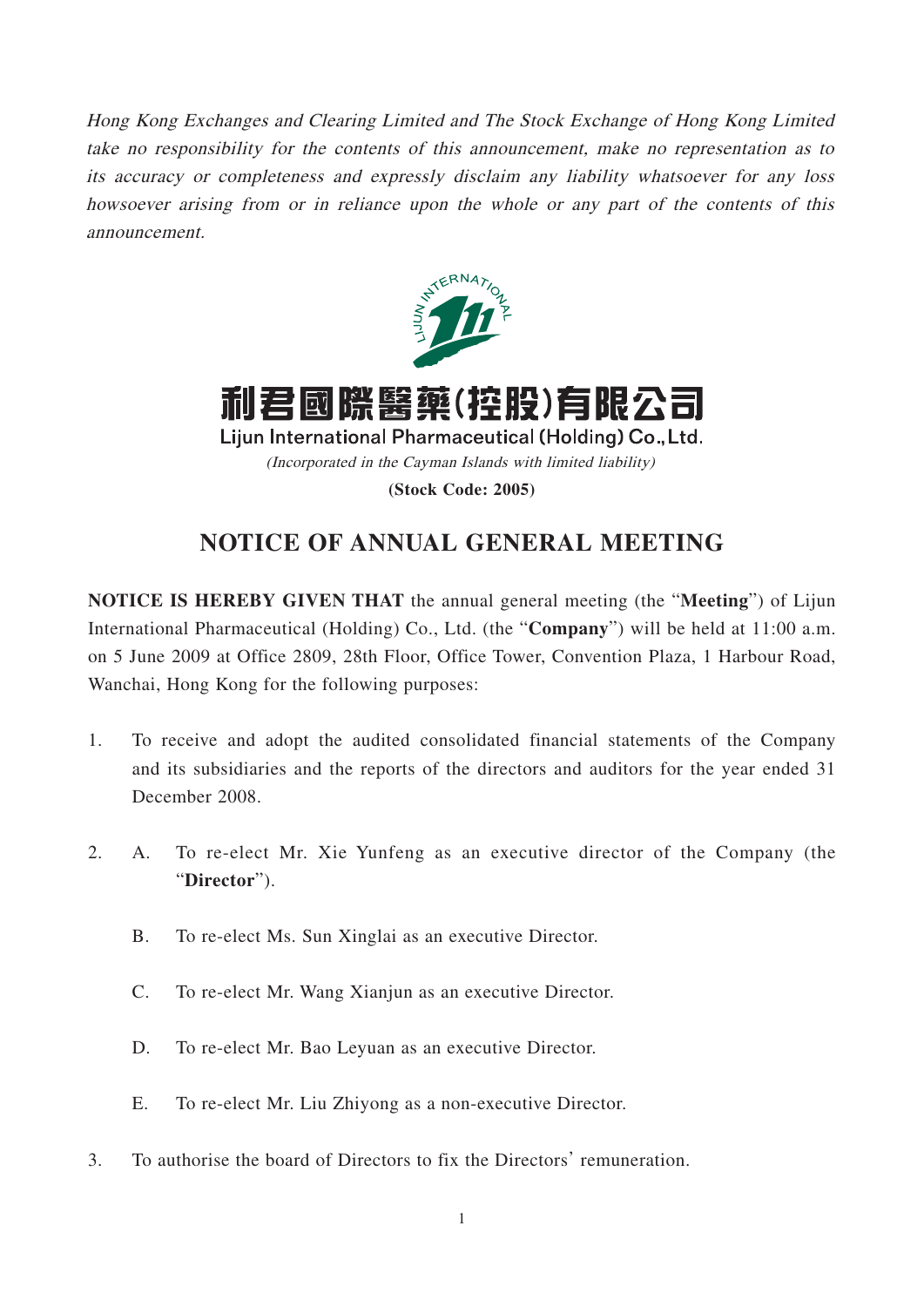- 4. To re-appoint PricewaterhouseCoopers as auditors and to authorise the board of Directors to fix their remuneration.
- 5. To approve a final dividend for the year ended 31 December 2008.
- 6. As special business, to consider and if thought fit, pass with or without amendments the following resolutions as ordinary resolutions of the Company:

## **ORDINARY RESOLUTIONS**

### A. "**THAT**:

- (a) subject to paragraph (c) of this Resolution, and pursuant to the Rules Governing the Listing of Securities on The Stock Exchange of Hong Kong Limited, the exercise by the Directors during the Relevant Period (as hereinafter defined) of all the powers of the Company to allot, issue or otherwise deal with additional shares of HK\$0.02 each in the capital of the Company (the "**Shares**") or securities convertible into Shares, options, warrants or similar rights to subscribe for any Shares, and to make or grant offers, agreements and options which might require the exercise of such powers be and is hereby generally and unconditionally approved;
- (b) the approval given in paragraph (a) of this Resolution shall authorise the Directors during the Relevant Period to make or grant offers, agreements and options which might require the exercise of such powers after the end of the Relevant Period;
- (c) the aggregate nominal amount of the share capital allotted or agreed conditionally or unconditionally to be allotted (whether pursuant to an option or otherwise) by the Directors pursuant to the approval given in paragraph (a) of this Resolution, otherwise than pursuant to:
	- (i) a Rights Issue (as hereinafter defined);
	- (ii) the exercise of rights of subscription or conversion under the terms of any warrants issued by the Company or any securities which are convertible into Shares;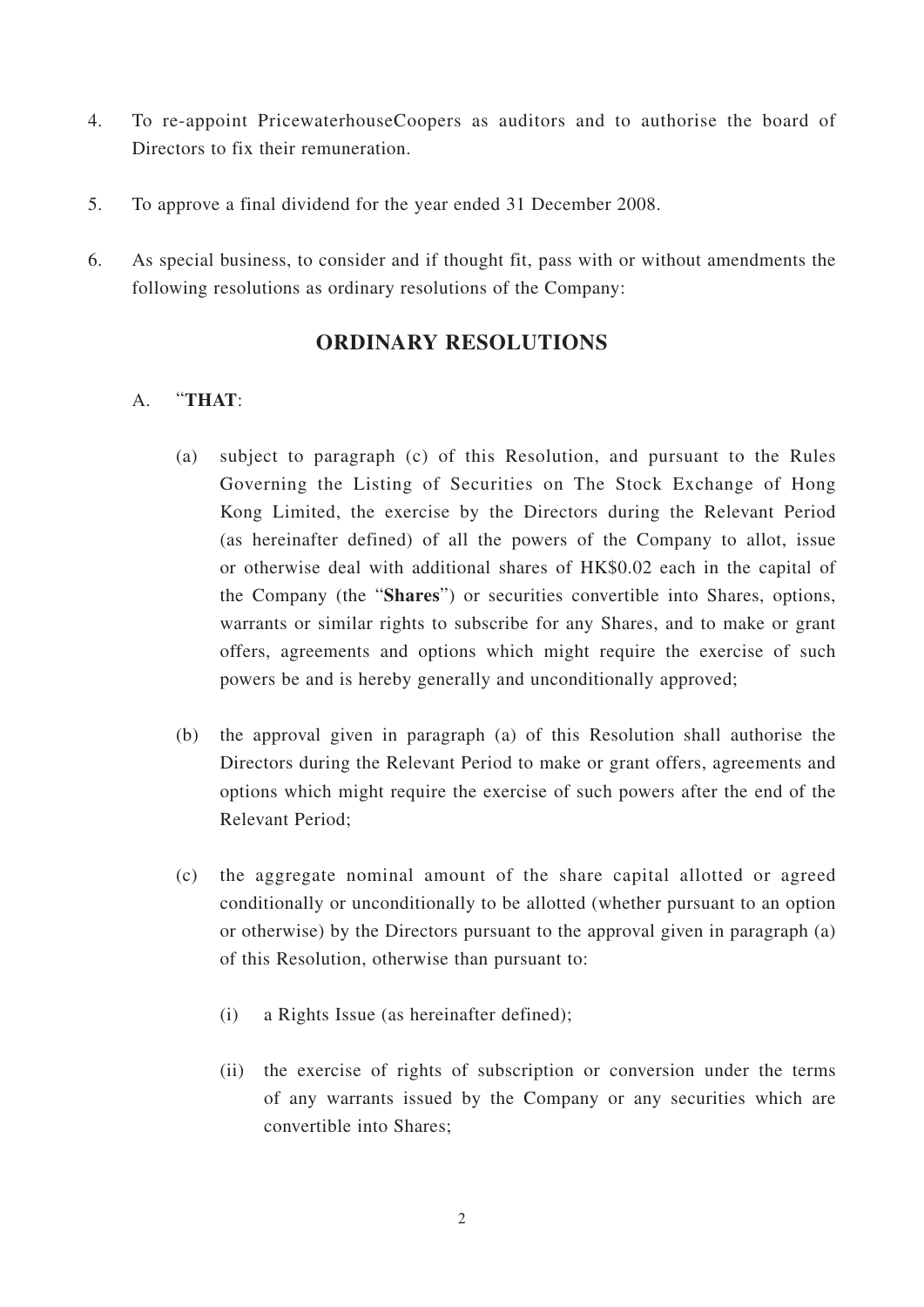- (iii) the exercise of the subscription rights under any option scheme or similar arrangement for the time being adopted for the grant or issue to eligible persons of Shares or rights to acquire Shares; or
- (iv) any scrip dividend or similar arrangement providing for the allotment of Shares in lieu of the whole or part of a dividend on Shares in accordance with the articles of association of the Company,

shall not exceed 20 per cent of the aggregate nominal amount of the issued share capital of the Company as at the date of the passing of this resolution, and the said approval shall be limited accordingly; and

(d) for the purpose of this Resolution:

"**Relevant Period**" means the period from the passing of this Resolution until whichever is the earliest of:

- (i) the conclusion of the next annual general meeting of the Company;
- (ii) the expiration of the period within which the next annual general meeting of the Company is required by the articles of association of the Company or any applicable laws to be held; and
- (iii) the date on which the authority set out in this Resolution is revoked or varied by way of ordinary resolution of the shareholders of the Company in general meeting.

"**Rights Issue**" means the allotment, issue or grant of Shares pursuant to an offer of Shares open for a period fixed by the Directors to holders of Shares whose names stand on the register of members of the Company on a fixed record date in proportion to their then holdings of such Shares (subject to such exclusion or other arrangements as the Directors may deem necessary or expedient in relation to fractional entitlements or having regard to any restrictions or obligations under the laws of, or the requirements of any recognized regulatory body or any stock exchange in, any territory applicable to the Company).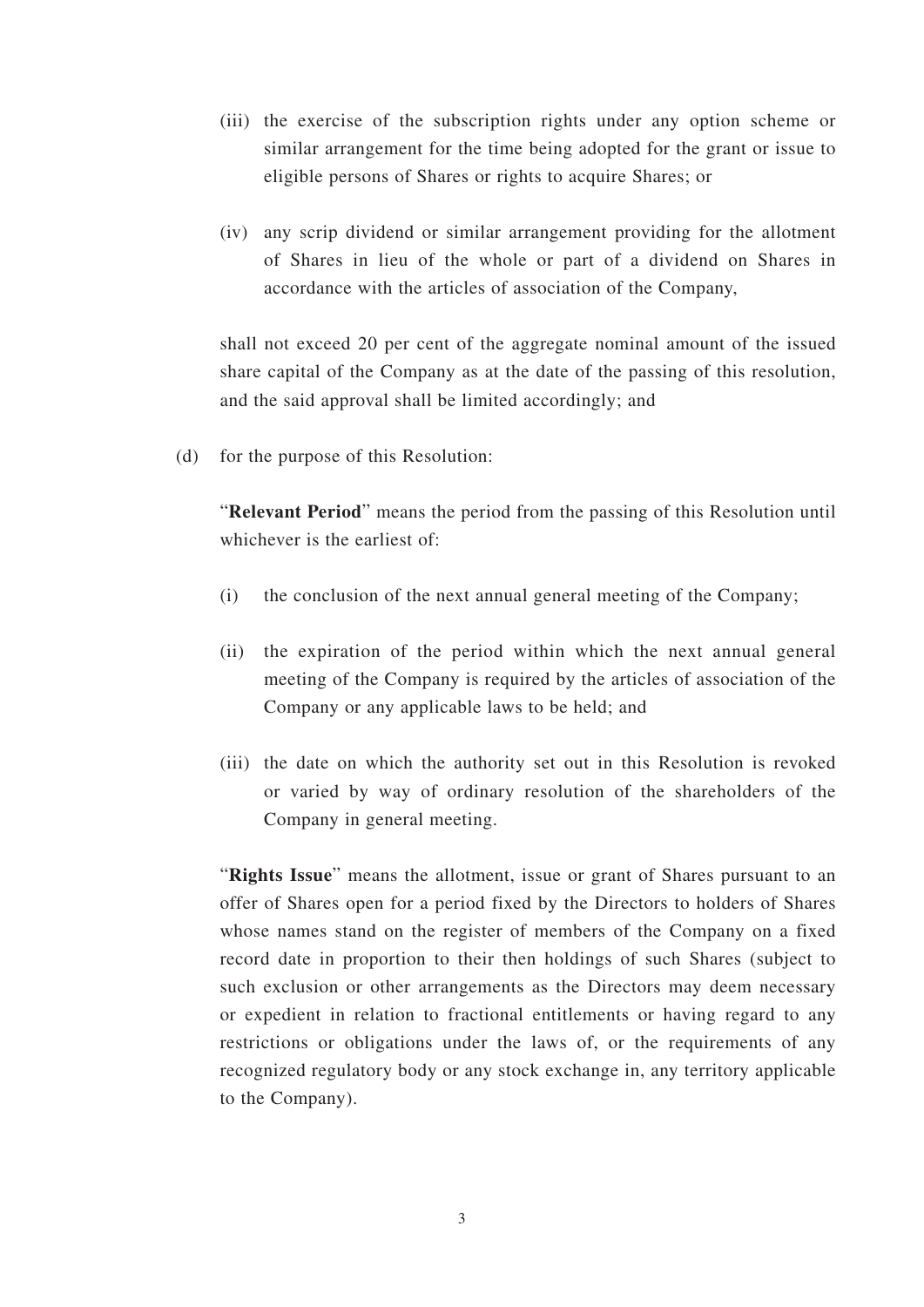#### B. "**THAT**:

- (a) subject to paragraph (b) of this Resolution, the exercise by the Directors during the Relevant Period (as hereinafter defined) of all the powers of the Company to repurchase its own Shares on The Stock Exchange of Hong Kong Limited (the "**Stock Exchange**") or any other stock exchange on which the Shares of the Company may be listed and recognised for this purpose by the Securities and Futures Commission of Hong Kong and the Stock Exchange under the Hong Kong Code on Share Repurchases, subject to and in accordance with all applicable laws and regulations, be and is hereby generally and unconditionally approved;
- (b) the aggregate nominal amount of Shares which may be repurchased by the Company pursuant to paragraph (a) of this Resolution during the Relevant Period shall not exceed 10 per cent of the issued share capital of the Company at the date of the passing of this Resolution and the approval granted under paragraph (a) of this Resolution should be limited accordingly; and
- (c) for the purpose of this resolution, "**Relevant Period**" means the period from the passing of this resolution until whichever is the earliest of:
	- (i) the conclusion of the next annual general meeting of the Company;
	- (ii) the expiration of the period within which the next annual general meeting of the Company is required by the articles of association of the Company or any applicable laws to be held; and
	- (iii) the date on which the authority set out in this Resolution is revoked or varied by way of ordinary resolution of the shareholders of the Company in general meeting."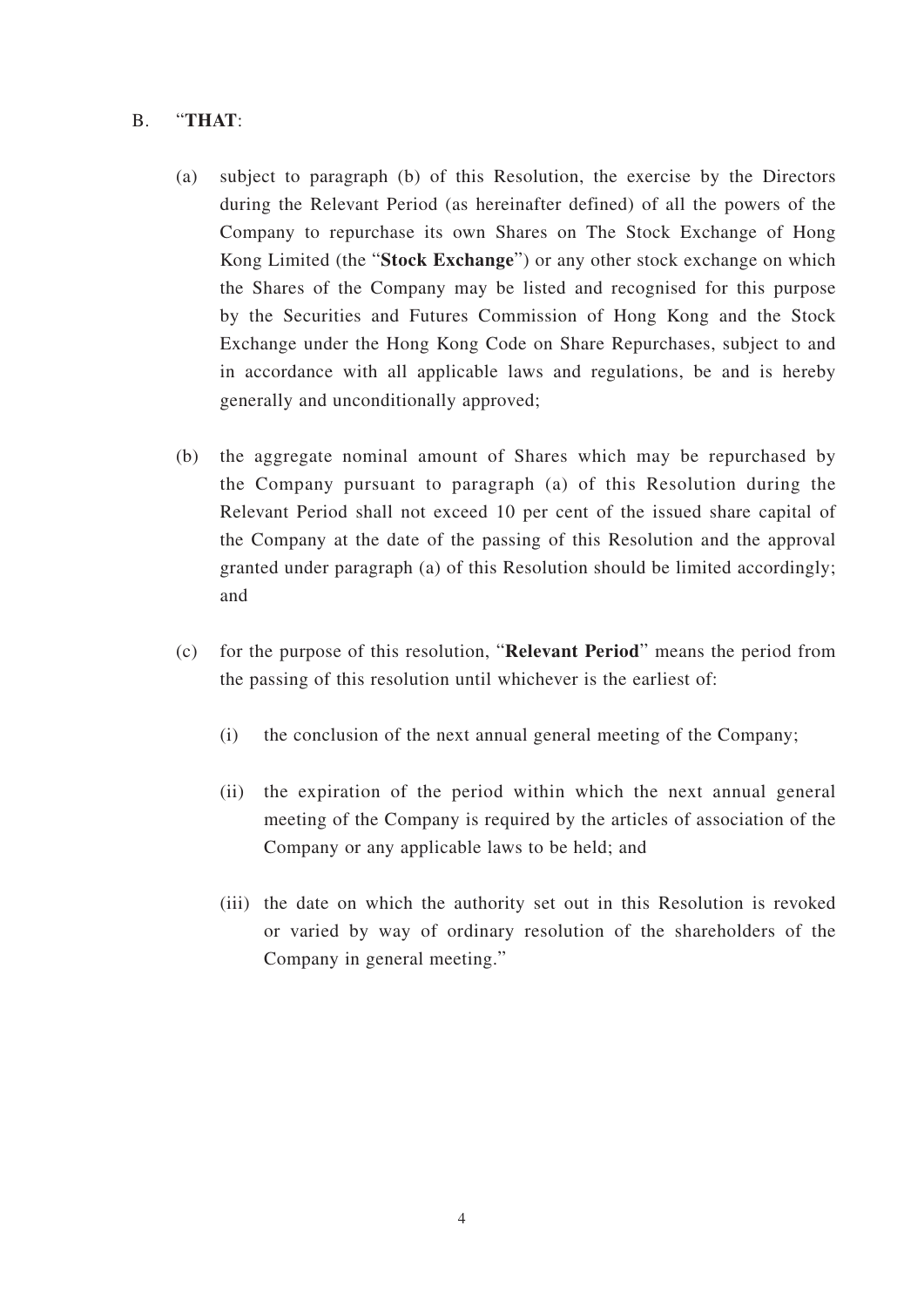C. "**THAT**, conditional upon the passing of the Resolutions 6A and 6B in the notice convening the Meeting, the general mandate granted to the Directors to exercise the powers of the Company to allot, issue or otherwise deal with additional Shares of the Company pursuant to Resolution 6A as set out in the notice convening the Meeting be and is hereby extended by the addition thereto an amount representing the aggregate nominal amount of the share capital of the Company repurchased by the Company under the authority granted pursuant to Resolution 6B as set out in the notice convening the Meeting provided that such amount shall not exceed 10 per cent of the aggregate nominal amount of Shares of the Company in issue at the date of the passing of this Resolution."

> By order of the Board **Sze Wing Kin, Pierre** Company Secretary

#### Hong Kong, 30 April 2009

Notes:

- 1. Any member entitled to attend and vote at the Meeting is entitled to appoint another person as his proxy to attend and vote instead of him. A member who is the holder of two or more Shares may appoint more than one proxy to attend and vote on his behalf. A proxy need not be a member of the Company.
- 2. To be valid, a form of proxy, together with the power of attorney or other authority (if any) under which it is signed or a certified copy of such power or authority must be delivered to the Company's branch share registrar and transfer office in Hong Kong, Computershare Hong Kong Investor Services Limited, at Rooms 1806-1807, 18th Floor, Hopewell Centre, 183 Queen's Road East, Hong Kong not less than 48 hours before the time appointed for holding the Meeting or any adjournment thereof.
- 3. The register of members of the Company will be closed from Tuesday, 2 June 2009 to Friday, 5 June 2009 (both days inclusive) during which period no transfer of Shares will be effected. In order to qualify for the proposed final dividend and the entitlement to attend and vote at the Meeting, all transfer documents, accompanied by the relevant share certificates, must be lodged with the Company's branch share registrar and transfer office of the Company in Hong Kong, Computershare Hong Kong Investor Services Limited, at Rooms 1806-1807, 18th Floor, Hopewell Centre, 183 Queen's Road East, Hong Kong not later than 4:30 p.m. on Monday, 1 June 2009.